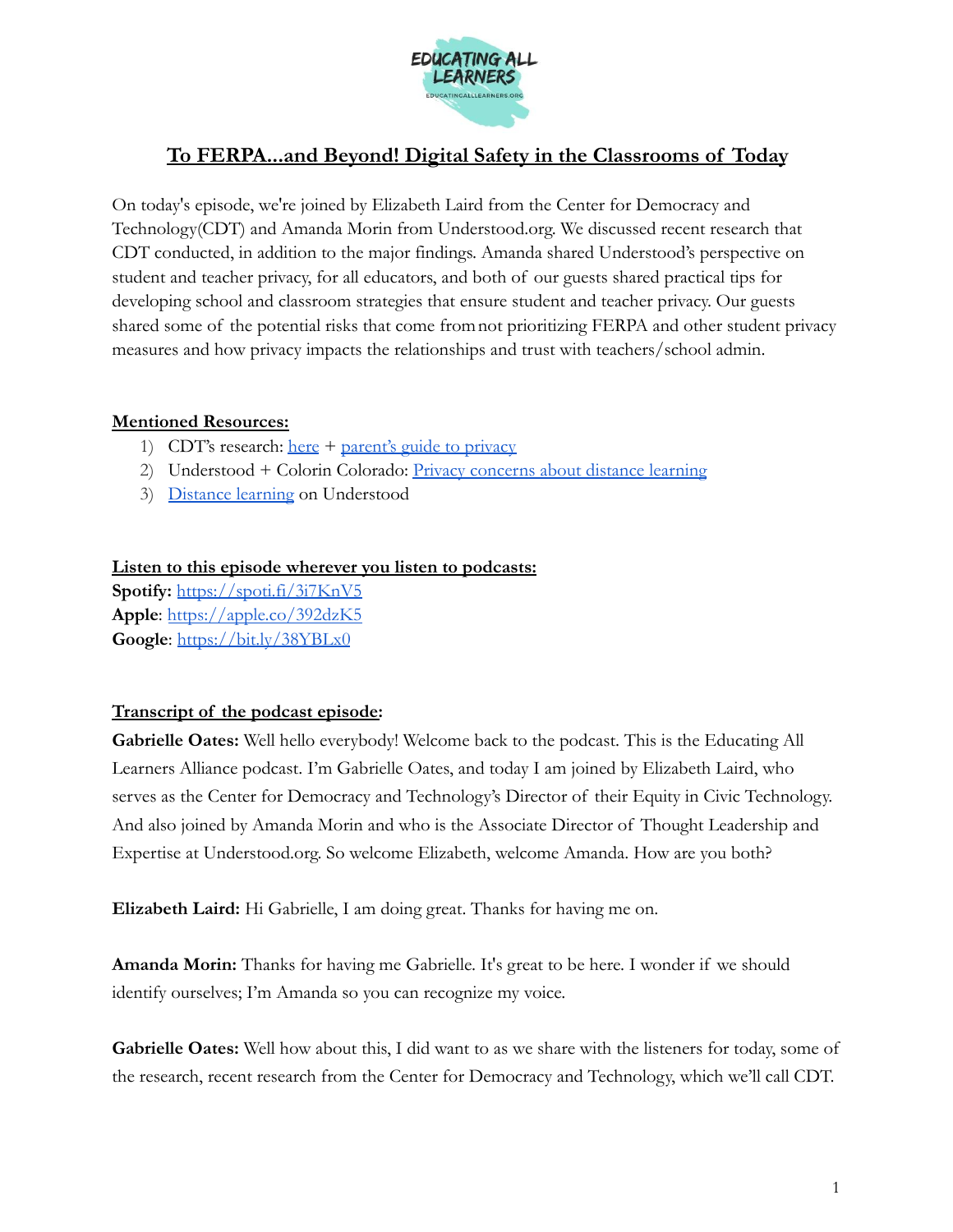

**Elizabeth Laird:** Great and thank you for indulging another acronym. I know we none of us need any more of those in our lives, especially in the special education community, so I'm sorry to introduce one more. But thank you, it is much shorter than saying the full name. So I am excited to chat with you today about some research that we've done and, in particular, focus on the implications for students with disabilities and special educators. But to do that I'll step back and just give you a little bit of background on on why we didit. So, for those of you who have tuned in you know self selected because perhaps you care aboutprivacy, but probably more importantly, you care about student safety and well being. At CT we think part of that means that you're engaging those who have the most at stake in these conversations who oftentimes have not been a part of them.

So last last year, we did some research of parents, teachers and students, because we found that their voices are really critical and oftentimes work that's happening, when it relates to data and technology and privacy, is being done in spite of them, not withand for them. And so we did some research on what their views are toward privacy and data and technology, and one of the things that we found, which i'm excited to share with you, is we found some bright spots! And so one of those bright spots was when we looked at what teachers knew about privacy, what kind of training, they were receiving, who who they were talking to - were they having these critical conversations with students and with families? We actually found that special educators were doing more of that. And and candidly that was not something we necessarily expected to see and I've been working on data technology and privacy for a while and that dimension isn't one that's been talked about.

And I think it matters because I think it speaks to this professional mindset that special educators have of valuing privacy, understanding it's not just an issue of legal compliance ,but it's really about protecting and doing what's right for students, especially the most vulnerable. And I think it's also important because it means that most schools have this capacity, already. You already have privacy leaders and oftentimes when you're looking at changing practices, it can feel overwhelming and daunting but we heard in our focus groups that teachers are already looking to their special educator peers for advice on this. And so, in a time when we don't always have good news to share I'm excited to share that research, and in particular the leadership role that special educators are playing when it comes to student privacy.

**Gabrielle Oates:** Absolutely! There's been some incredible work in the field, and I know similar partners to EALA have recently been sharing that findings about some research from the past year and so, in sharing CDT research it's great to know like you said that some of those resources in schools, such as special education teachers, are already there they don't have to search for more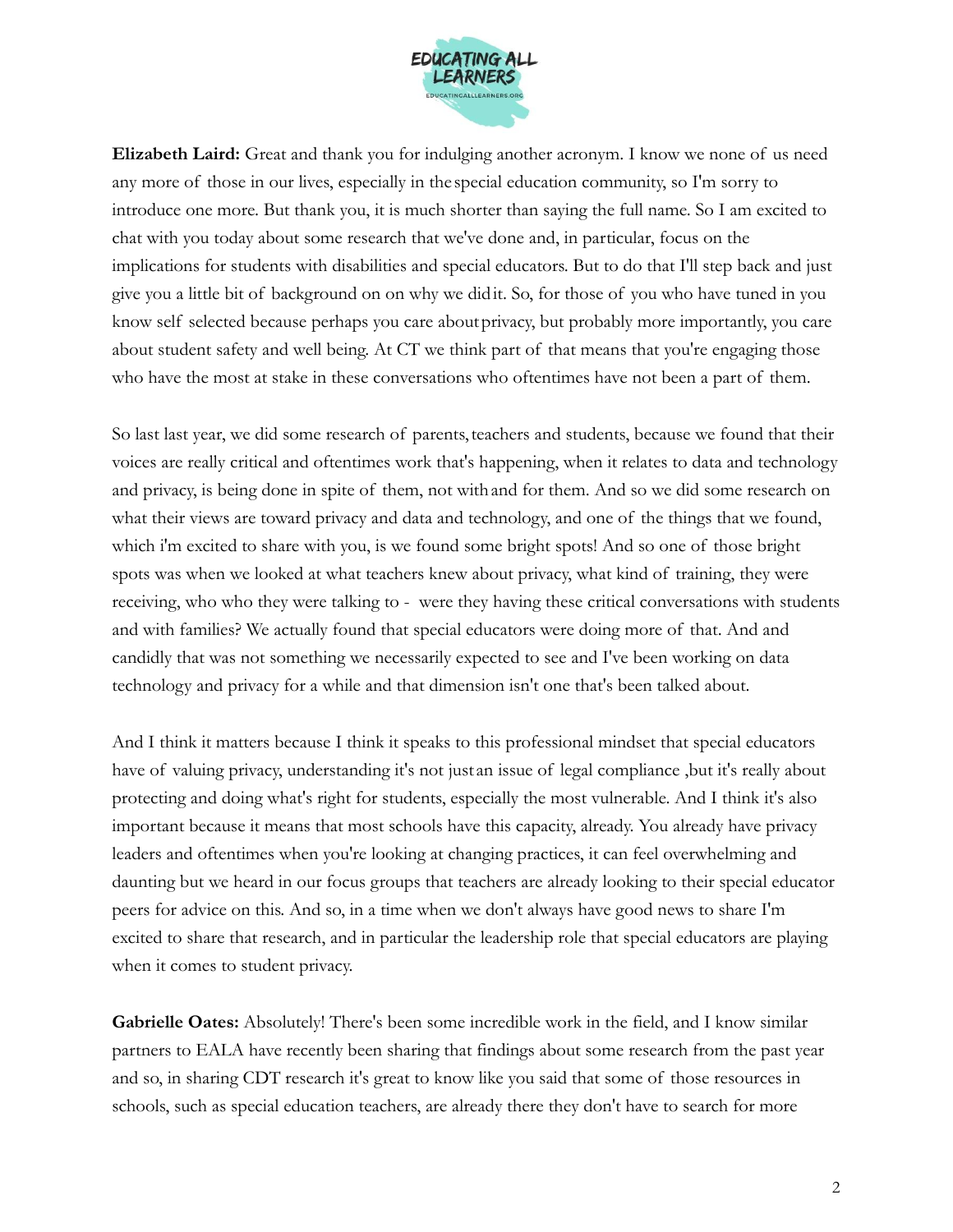

information or more support. And then Amanda, I would love to hear from you a bit on sort of Understood's perspective around, you know, the combination of special education and general education teachers in that space and what each you know, has to offer with implementing better learning for students.

**Amanda Morin:** I think the first thing I just I love that it that this research uncovered the general education teacher can be a leader here. Because I think it's it's such a boon to lift up the expertise of teachers and really show that there's expertise beyond teaching in the classroom. That there are things that special education teachers know, that they can become teacher leaders in their classroom. I think, right now, everybody needs to feel that boost and it's even better, to be able to feel that boost in response to something that has been really remarkable in a way that we've never seen it in the world before. To Elizabeth's point about acronyms, I think special education teachers are very aware of FERPA, which is the Family Educational Rights and Privacy Act.

And they are using FERPA daily when they do Individualized Education Programs, another acronym, IEPs. They're looking to make sure that they're protecting student data. They're very aware of confidentiality and how what is said here stayshere. And that changes in a virtual kind of environment right, because what is said *here*, is a different here. And I think that here at Understood, one of the things we want to make sure of is thatspecial educators have the ability to talk to general educators, and families, about how do we keep kids safe. And I think privacy is less about hiding things and more about protecting kids and data and making sure that it's going and being used in ways that is really supporting learning.

**Gabrielle Oates:** And so, as we think of the value of prioritizing privacy, what are some of the risks that are posed by not prioritizing FERPA?

**Amanda Morin:** I think that there, especially in a world where we're looking at virtual learning and virtual telatherapy, in particular, when we talk about students who are in special education, there's a risk of sort of exposing their environment or exposingthem. Depending on where you as a teacher or service provider are providing teletherapy or where that student is, having that come to them in their house right. So there's a risk of sort of exposingtheir information in inadvertent ways. You don't always know who's listening. You don't always know who is around.

In general education classrooms there's always the opportunity to sort of take a child aside and have a private conversation. In virtual classrooms that's not always an option, so teachers have to think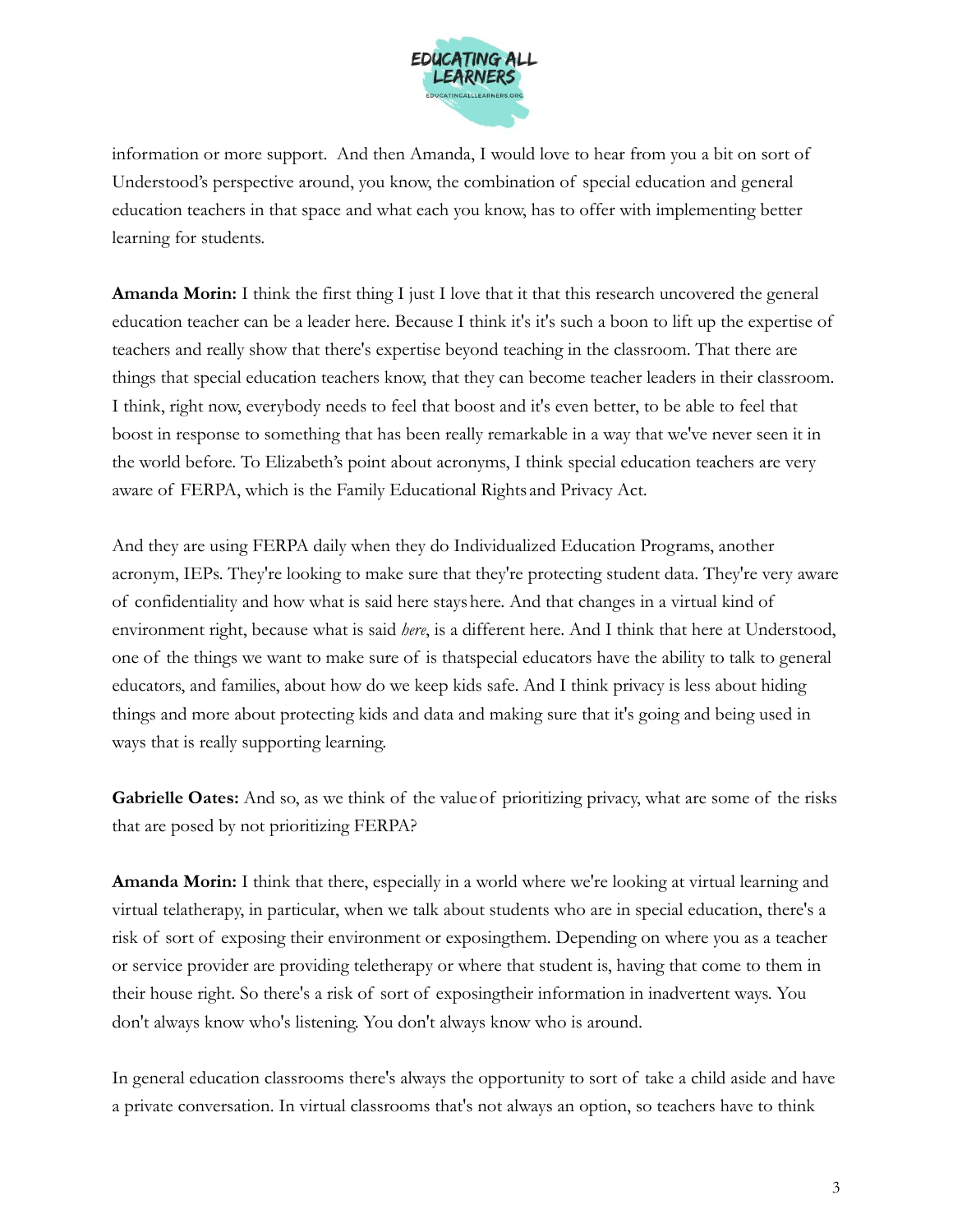

twice. And a little bit more thoughtfully, not that they're not thoughtful to start with, but more thoughtfully about 'how am I going to address issues as they come out without disclosing details about accommodations and disabilities that might not be disclosed in other ways.' So I think it's about its safety, and I think there are things that we can do to make sure that we are giving kids, and families, the opportunity to sort of consent. Theyhave choice. I think about privacy in three C's right; it's about consent, context, and choice. And it's making sure that people are consenting to what's happening and what's being exposed around them, but they have choice in when that happens, and where that data goes. And the context around privacy matters. If a student has a parent listening into their teletherapy, it may not be as concerning to their safety, as if they have multiple teachers in the teachers environment listening to their telatherapy at the same time.

**Gabrielle Oates:** So you're thinking, even for teachers who are in a physical room with other teachers and they're on a telatherapy appointment, even that situation is something to consider. That's a good point.

**Amanda Morin:** I do. And I think that there are some ways to do that. I think Elizabeth has some thoughts on that too, so i'm going to kick it to Elizabeth. I know she has some some great conversation around that.

**Elizabeth Laird:** And I just wanted to reinforce what Amanda was saying and Gabrielle, your question. Sometimes I think I'm a bad privacy advocate because as much as I, as I care about the law and and and actually to add to our alphabet soup, we have, FERPA, we also have IDEA which has its own set of privacy requirements and at the State level, we have almost 130 states student privacy laws. And so, as much as I care about not violating the law, I think what Amanda's talking about, and what's your question is getting at is, this is really about what's doing right for students. And something can be perfectly legal, it can even be secure, and it could still be a bad idea. And so some of what Amanda's talking about is how do we centerstudents and these conversations, especially those who are different, or who have different needs that need to be protected.

And you know I think about the harms around, you know, bullying or further stigmatizing students and you know they're coming to school to help them, you know, help them be the best that they can be and that's how I think about privacy. And, of course, as part of that, let's not break the law. But really I think the law is the floor, not the ceiling and where we want to be in our North star is how do we center equity and all students in these conversations, especially those who have historically been marginalized.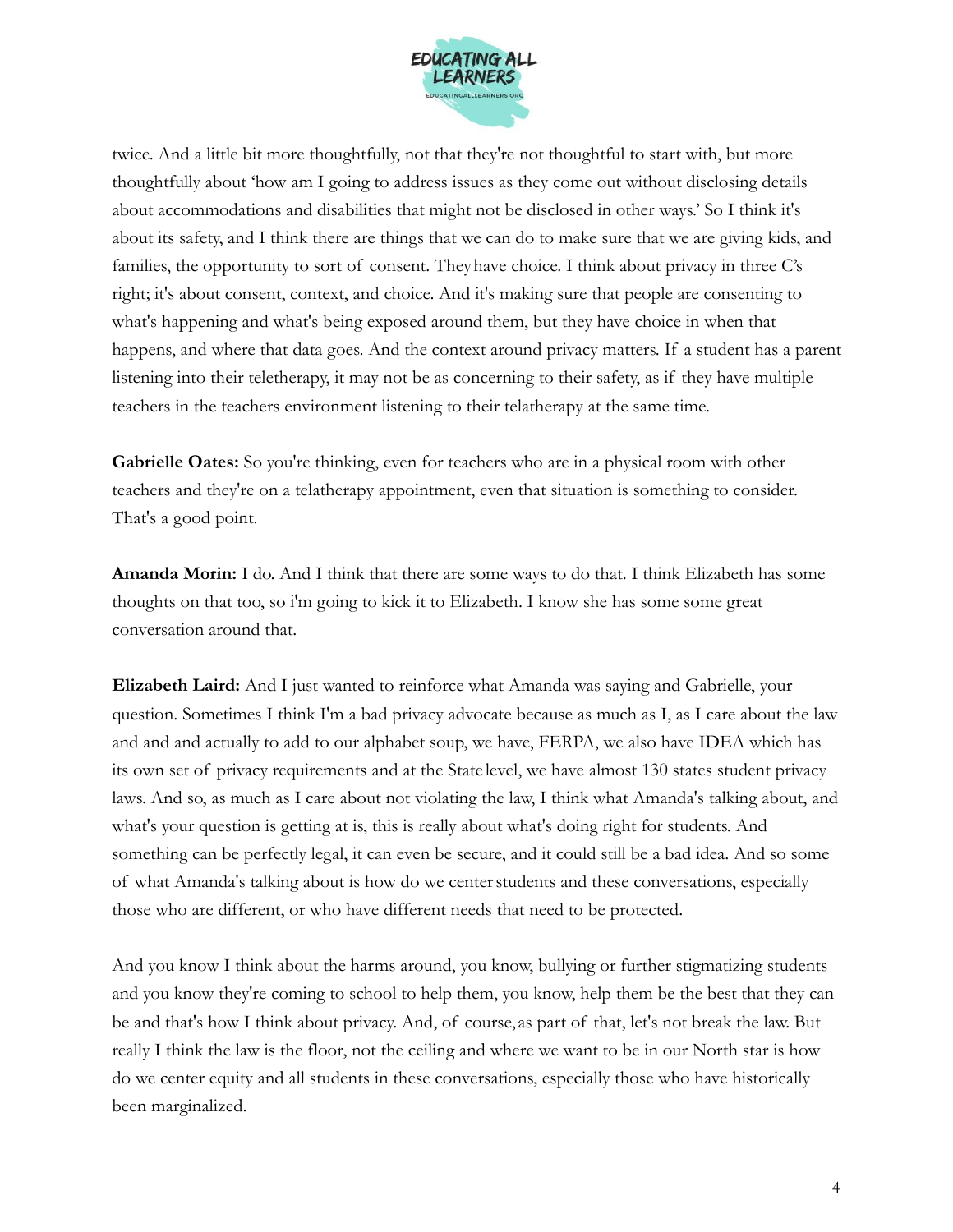

**Gabrielle Oates:** That's a great way to visualize it - with the law as the floor and not the ceiling. I like that perspective as something to go off of andframe your actions, but not necessarily to stop your actions from exceeding and progressing, you could say.

**Amanda Morin:** I think that's a special education thought process as well, to be honest. There are many, many special education teachers who are well aware that when it comes to implementing special education services there's compliance. There are laws around compliance. But what they do is go above and beyond, and they're making sure that students learn, so in that regard, compliance, the law is also the floor, but the ceiling is making sure they're doing everything they can to make sure students are learning, they're thriving, they're really getting the support and services they need. So I think it is a really good analogy that carries across all facets of teaching actually.

**Elizabeth Laird:** Yeah, I totally agree.

**Gabrielle Oates:** Absolutely. So then just to go even further, what are some of the ways that privacy can impact the relationships, and therefore trust, with teachers, admin?

**Elizabeth Laird:** I can speak to the parent perspective and to call back on our on our survey, I've talked about what we saw in terms of teachers, butwhat we saw in terms of parents is that, of the stakeholder groups who we talked to they are the most concerned about privacy. Six in ten parents have some level of concern around privacy. And notonly that, as they learn more about it, they get more concerned. But the good news is that they generally do trust their school with that information, however, if something goes wrong or they get misinformation from another source, they are, they are susceptible to believing those things and and having their be concerns were perhaps there shouldn't be. And so, one of the thingsI think with privacy, which is not not legally required, but is a best practice is, you know when it comes to collecting data or using technology, how can schools be transparent about about what they're doing and how they are protecting students in that process.

Because parents, they do have a certain level of trust,but that trust can be broken if the school doesn't take care of that data or perhaps they getinformation in that school they're not doing a good job of that. And so I think part of the trust hereis just being transparent and proactively communicating. Even though it's not legally required is, it is a guardrail to make sure that those things are used responsibly and students are protected.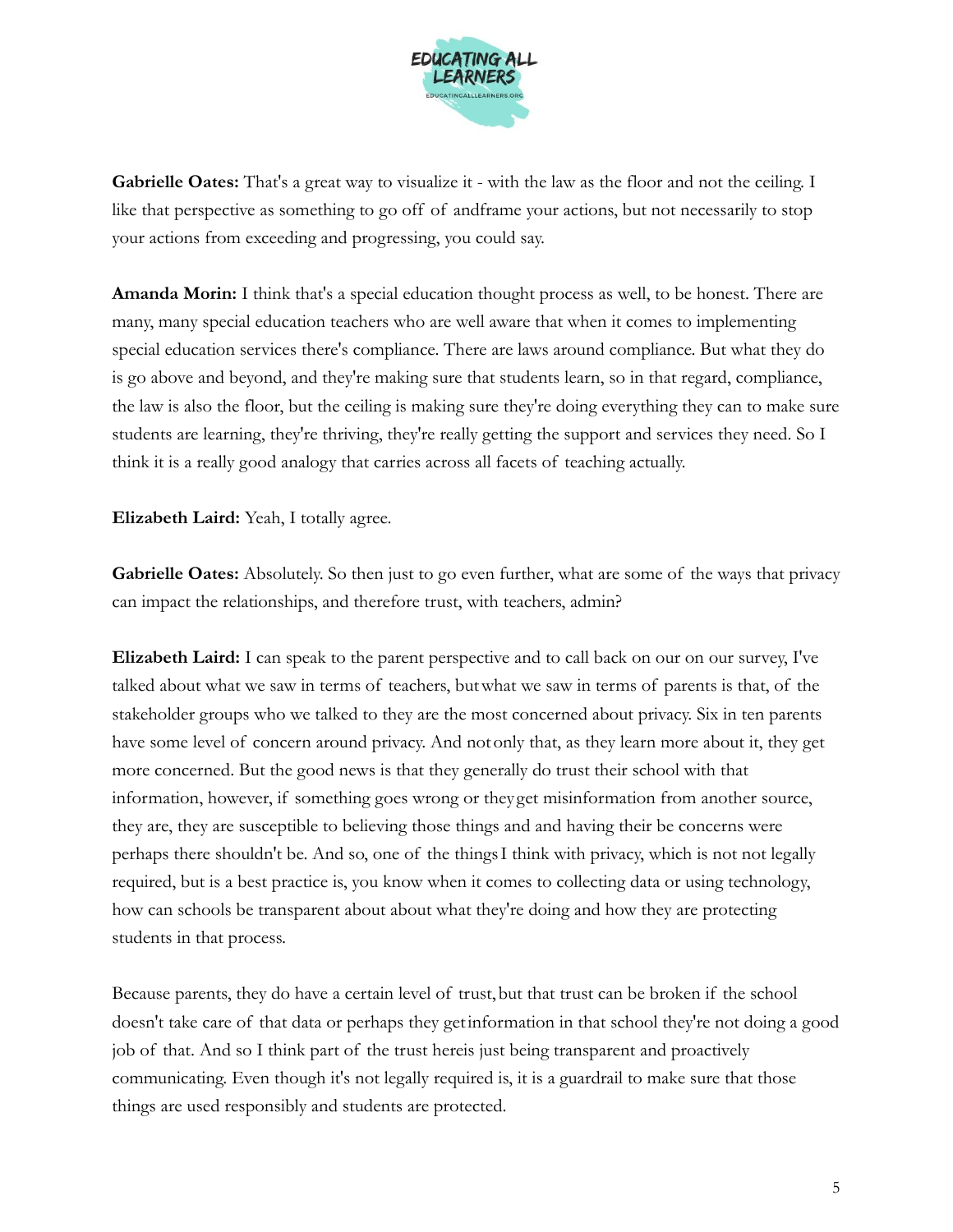

**Amanda Morin:** I think you know as a parent I would jump in and say that that that's exactly the way, I feel. And I know that our school district has been very transparent about their policies and it's been a tremendous relief to me. I also know that teachers,I know who are working in school districts have really appreciated that transparency as well. Because a lot of teachers are also in remote situations. They have home lives as well right, and they are trying to make sure that their privacy is protected the same way the privacy of their studentsis protected. Because they don't necessarily want to reveal everything about their lives, which is of course contextual. There are contextual circumstances in which you really reveal everything about your lives. You know, a dog here and there is not a privacy issue, but you don't want to have your child's Zoom class going on in the background, while you're doing a Google meet with your classroom too.

So I think one of the things that really helps administrators and teachers work together is to have an understanding of what protections are in place for everybody, everybody in the situation. How are the students being protected? How are teachers being protected? What data is being collected and for what purpose? And I think that in itself is really important and I know a lot of school districts are working with technology platforms to make sure they understand what data is collected by the technology platform itself and not just through the school district. Because we want to make sure that that data that's being collected is really going back into making sure students are learning, it is being used to support really smart decisions about how we teach, and not just to have that data.

**Gabrielle Oates:** Now outside of the actions that individual teachers could take, do you have recommendations of questions that teachers could ask their school, or that parents could ask their teachers, to know some of these privacy standards that are being upheld?

**Elizabeth Laird:** I can speak to the the parent equation, because we did set of focus groups on this very question. And so some of the things that we learned,we actually produced a guide of questions that parents could go and ask their schools, so perhaps listeners, they can find that on our website at cdt.org. But we found a few things; one is that parents really want to understand and know what their legal rights are, and they want to be empowered to use them and that there's not always awareness, even though the law that Amanda mentioned, FERPA, is actually from 1974 so it's not a new law it's anything but a new law, there's still not a lot of awareness around the rights that it affords parents therefore they're not exercising them.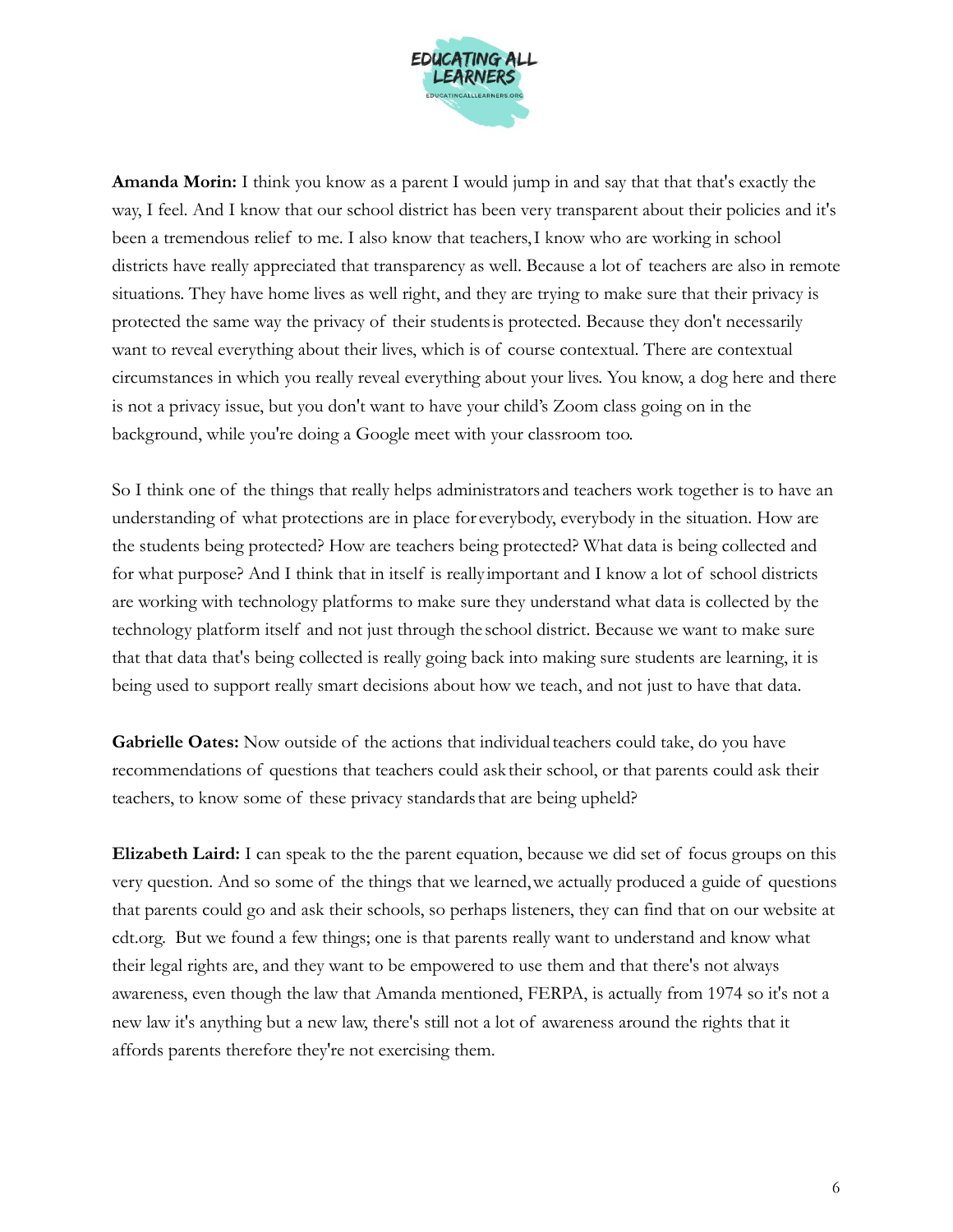

So I think one thing is is and through this guide you know, can help parents do that, but just familiarize yourself with what your legal rights are, but then also, you know as the laws, the floor, not the ceiling also asking questions about how your school is doing some of the things that we've been talking about. What are their policies? What data are they collecting? How are they keeping it safe? How long are they keeping it? One of the things thatwe hear fears around is students will accumulate a permanent record that will follow them around, and you know, what happened to you when you in first grade will be used by your high school guidance counselor to decide and maybe limit opportunities for you. And so it sounds technical and boring but actually it's really important because the way you address that is you don't keep data forever or you don't keep data that isn't isn't needed or could be used, out of context.

So I think when it when it came to our conversations with parents, they wanted to understand their rights. They wanted to understand what other kinds of questions that they should ask and also like what's a reasonable response. Right? You know, sometimes what a parent what may not be entirely reasonable and so explaining why that is. An example is there's a parental right around correcting inaccurate data. Well you can't say I think my child's F is wrong and instead they deserve an A plus. Like you know that's not a right that parents have, but if there's some kind of inaccuracy, they do.So I think that's part of what we heard from parentsis wanting to know their rights and wanting to know your other kinds of questions about what schools are doing to keep them safe and what what reasonable responses could look like to have a constructive dialogue. What they did not want is someone to tell them the answer. They wanted to to know the questions to ask and and take that information and then decide for themselves what they think is right for their child. And that's a lot of what privacy is about. It's about not keeping something secret. It's about individuals getting to decide what is shared or not shared about them.

And so, if you are a parent of a student with a disability,you can totally tell people that That's your choice. And that's the right we're protecting in that that decision is not made for you by a school or bureaucracy, of which I, you know worked for five years. So anyway, so that's what we've heard from parents and I would encourage parents to get involved and ask questions with the caveat that the burden to protect privacy does not fall on their shoulders. That is a school responsibility with which they are responsible. And so schools should have good answers to these questions.

**Gabrielle Oates:** And this is only going to become increasingly and important and pertinent for schools, so we really encourage parents and then teachers, similarly, to ask some of those questions of your schools, if you don't already know.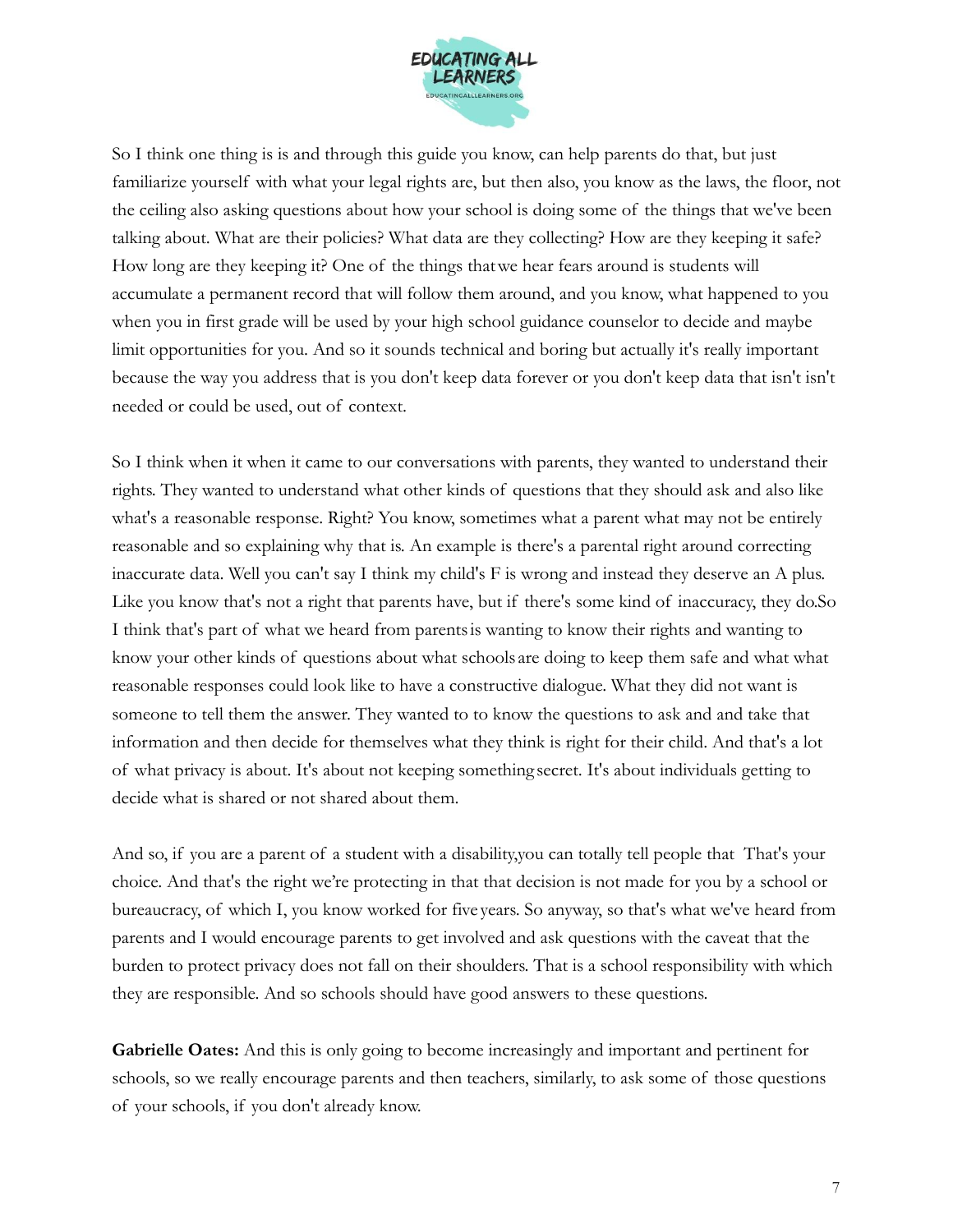

**Amanda Morin:** And I think the questions that teachers asked can be the same ones that parents are asking. I think sometimes we think there are parent questions and there are teacher questions. But they're actually much closer together than we we really think about sometimes. You know, how is it protected, who has access, even simple things like how are we password protecting documents that go out to parents. You know IEPS, the individualized education programs, there are electronic consent and parents can consent to have them sent to them electronically, but they still need to be password protected. And one of the things that I think both teachers and parents need to ask is, what is the password that we're using, not for not for every IEP, but is there a consistent way in which we're doing that. So if a parent is stuck trying to get into that document, is there a format that we can go back to and look at that is personal to each student, but a predictable format, and I think that works for teachers too.

We don't want to overload people with different ways of protecting privacy. But I think to make sure that there are standards in place is incredibly important. I do want to mention that Understood.org worked in conjunction with Colorin Colorado to talk about this issue, in particular with English language learners. There were some privacy concerns that came around families who may be undocumented or families who may have concerns about domestic violence in their family and that there are reasons why sometimes it's okay for kids not to be on camera. That there are reasons why we don't want their faces shown. That there are reasons why there are screen capture tools that can record just what a teacher is presenting, as opposed to the entire class that's happening on the screen with them as well. And that's actually that's um that pieces on our site, as well as Colorin Colorado's. And I think it was really valuable to think through the extra steps that may happen in certain types of families as well.

Gabrielle Oates: Yeah those are great points. And now I know you both mentioned them briefly, but if you could share for everybody, where can they find more information on CDT and Understood and find these resources that you've mentioned.

**Elizabeth Laird:** Well, I will I guess end where we started, which was, which is with an acronym so our website is CDT.org and a number of the resourcesthat I talked about, including the research, our parents guide to privacy, and other other guidance that we've put out is available there.

**Amanda Morin:** And I think I'll add to the acronyms and you can just go to u.org or understood.org and we do have a section specifically on distance learning and all of the information